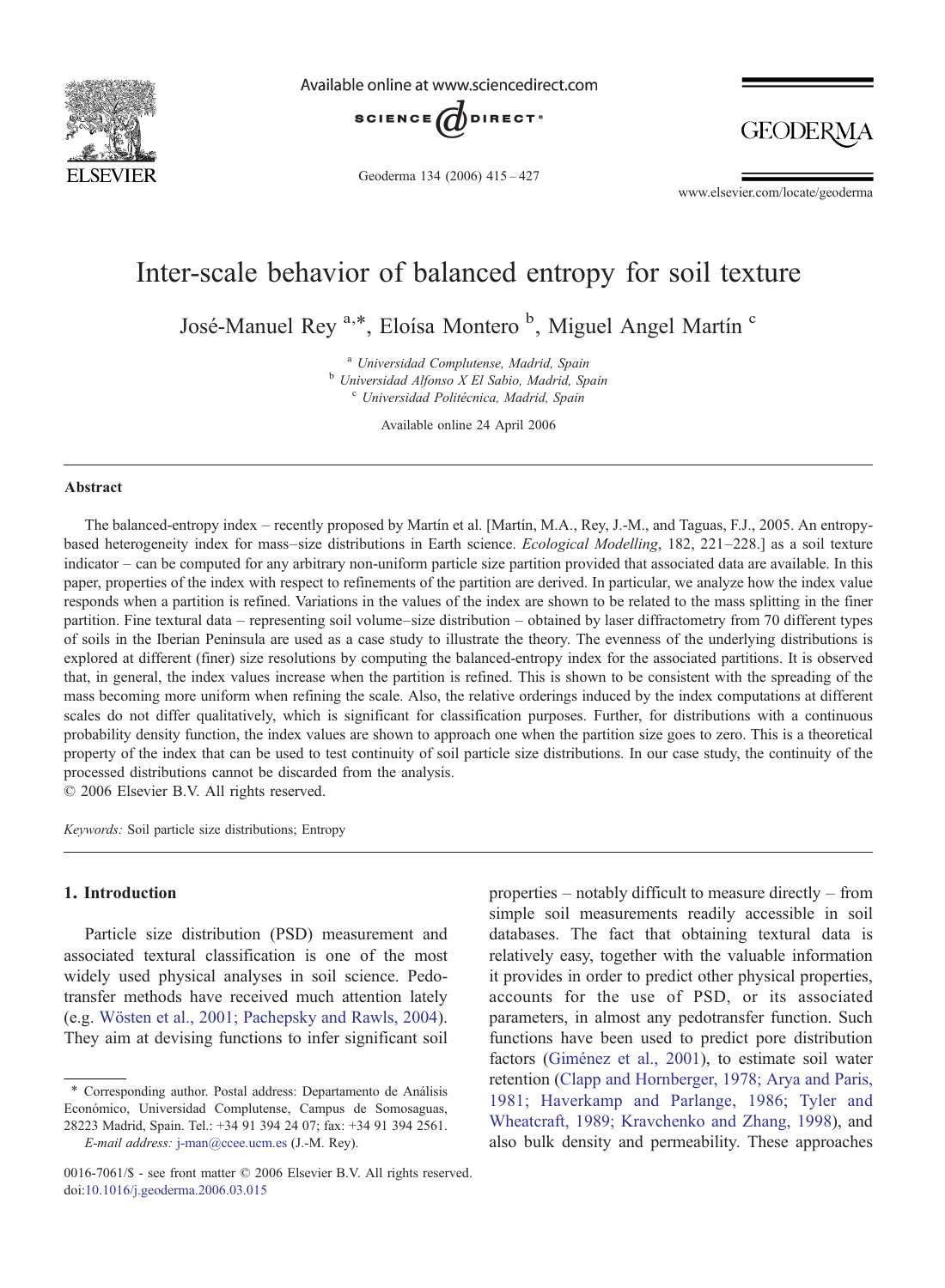require the PSD to be quantified by means of parameters such as mean particle size, geometric standard deviation or fractal scaling exponents of cumulative distributions.

The heterogeneity of soil particle sizes may play an important role in packing and soil compaction, and consequently it could be related to some of the soil physical properties mentioned above. Textural analysis based on heterogeneity parameters could be useful, not only to characterize soil textures, but also to produce pedotransfer indices to be used for modelling purposes.

Shannon's entropy [\(Shannon, 1948a,b\)](#page-12-0) enjoys a well established reputation as a natural indicator of the heterogeneity (evenness) of a distribution, e.g. in ecology as an index of biodiversity [\(MacArthur, 1955;](#page-12-0) [Margalef, 1958](#page-12-0)), and in economics as a measure of inequality in income distribution ([Theil, 1967](#page-12-0)), or of the concentration of firms within an industry ([Hart, 1971\)](#page-12-0).

Soil texture can be thought of in terms of the relative contribution of particle sizes to soil mass, that is, in terms of the evenness of the PSD. Thus, entropy appears as a suitable candidate to report texture. However, a naive use of Shannon's formula  $-\sum_{i=1}^{N} p_i \log(p_i)$  in the case of PSD – when reported in terms of the soil mass or case of PSD – when reported in terms of the soil mass or the soil volume  $p_i$  carried by the class intervals ( $i=1, 2,$ )  $..., N$ ) defined by a partition of the interval of particle sizes – may be misleading. This is because the lengths of the class intervals commonly used to report texture differ wildly, e.g. employing the standard clay, silt, and sand contents results in extremely unequal class sizes of 0.002 mm for clay, 0.048 mm for silt, and 1.95 mm for sand. In this situation, Shannon's entropy gives a distorted measure of evenness in the mass contributions of particle sizes, and in turn may not be trusted as a textural parameter. Moreover, a heterogeneity parameter that takes into account the particle size factor, beyond the corresponding mass contributions, is expected to have a closer correlation with soil physical properties which in turn could be strongly influenced by such a factor.

In order to solve this problem, a generalization of the Shannon entropy has been recently proposed<sup>1</sup> as a meaningful index of soil texture heterogeneity [\(Martín et](#page-12-0) [al., 2005](#page-12-0)). The so-called balanced-entropy (BE) index is a parameter with information-theoretic content that can be easily computed from standard textural data, reported using a partition of the considered particle size interval. The BE index has been recently shown to be significant as a pedotransfer input for soil water retention prediction [\(Martín et al., 2005](#page-12-0)).

The value of the BE index depends on the prescribed size partition. In this article the behavior of the index with respect to the partition is analyzed. In Section 2 the basic theoretical properties of the balanced-entropy index with regard to partitions are described. Section 2 relies on the theoretical analysis of the index developed in the Appendix<sup>2</sup> to this paper. Section 3 describes the soil data processing and the BE analysis developed for the practical analysis carried out in this study. In Section 4 the results of the analysis are presented and discussed. Conclusions are given Section 5.

# 2. Balanced entropy: theory

## 2.1. Basic theory

If a probability distribution  $P$  (indicating, say, physical mass or volume) is reported – quantized – by means of a histogram with  $N$  class intervals  $I_i$  so that  $p_i = P(I_i)$  represents the probability mass to the *i*-th interval, the Shannon formula is defined as

$$
H = -\sum_{i=1}^{N} p_i \log(p_i). \tag{1}
$$

It is a standard convention that  $0 \times \log 0 = 0$ . In general, H takes values between 0 and logN. The entropy index is a fair measure of the evenness of the quantized distribution if all class intervals are equal: the larger the value of  $H$  the more even is the distribution, the extreme values  $H=0$  and  $H=log N$  corresponding, respectively, to the most uneven case (a Dirac delta: the whole mass is supported by only one class interval) and to the most even case (the distribution with the "uniform" property: every class interval carries the same mass fraction).

Thinking of soil texture in terms of the evenness of the soil particle size distribution (PSD) makes entropy an appealing candidate as textural indicator  $- H$  being computed from the values of soil mass or soil volume  $p_i$ carried by soil particles whose sizes belong to the class interval  $I_i$ . A main obstacle with this approach is the huge disparity of the size classes  $I_i$  usually employed in soil taxonomy [\(Soil Conservation Service, 1975](#page-12-0)). In fact, reporting PSD by using the standard USDA class intervals of clay (sizes below 0.002 mm), silt (sizes 0.002– 0.05 mm), and sand (sizes 0.05–2 mm) produces extremely

<sup>&</sup>lt;sup>1</sup> The index was first introduced by M.A. Martín and J.-M. Rey (2002) "Balancing entropy to evaluate biodiversity, soil texture and economic inequality", preprint.

<sup>2</sup> J.-M. Rey, "Basic quantization properties of balanced-entropy", Appendix.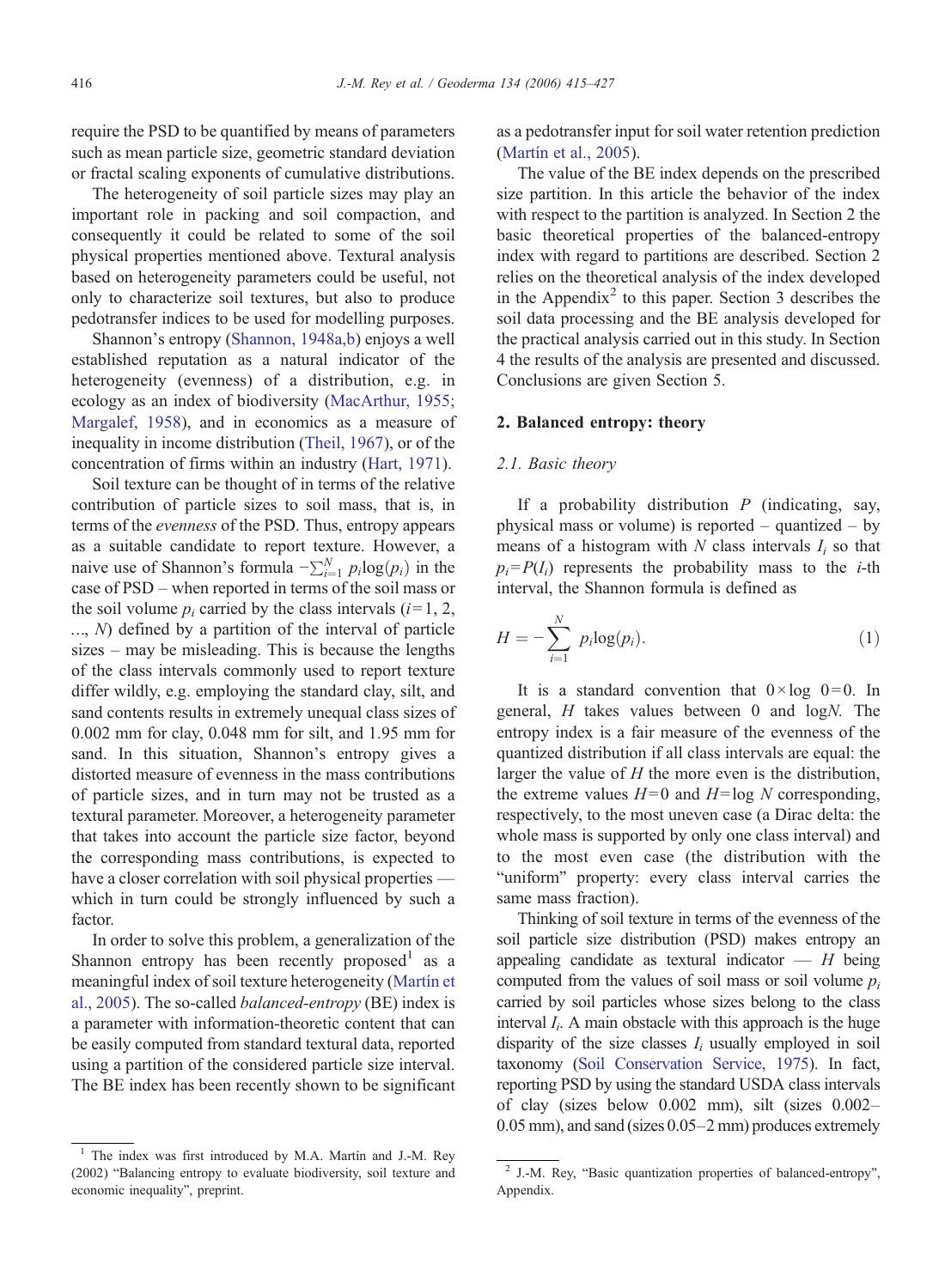unequal class sizes of 0.002 mm (clay), 0.048 mm (silt), and 1.95 mm (sand). In this situation, Shannon's entropy does not give an adequate measure of the evenness of the mass contributions, in terms of class particle size.

Martín and Rey proposed to balance Shannon's entropy with a multiplier  $E=-\sum p_i \log r_i$  that takes into account differences in class sizes. Here the parameters  $r_i$ denote the relative lengths of the class intervals, that is,  $r_i = \text{length}(I_i)/\text{length}(I)$ , where I is the full interval of sizes considered, typically  $I=[0, 2]$  (mm). For instance, in the case of the clay–silt–sand size partition, it is  $r_1 = 0.001$ ,  $r_2 = 0.024$ , and  $r_3 = 0.975$ .

The balanced entropy BE is defined by

$$
BE = \frac{H}{E} = \frac{\sum p_i \log(p_i)}{\sum p_i \log(r_i)}
$$
(2)

This index preserves the main features of Shannon's entropy while being adapted to deal with non-uniform partitions. In general, BE is a normalized index that takes values between 0 and 1 regardless of the number and size of class intervals. The boundary values  $BE = 0$ and  $BE = 1$  correspond, respectively, to the most uneven case (a Dirac delta) and to the most even case (the distribution with the uniform property: every class interval carries a mass equal to its relative size). In the case that  $N=2$  and for a given partition of the normalized size interval [0, 1], the distribution can be described by the probability vector  $(p_1, 1-p_1)$  so that the values of BE can be represented as a function of  $p_1$ . In Fig. 1, where curves for BE vs.  $p_1$  for different partitions have been plotted, it becomes apparent how BE incorporates size-variability together with the heterogeneity in mass assignment as measured by H.

Values of BE for soil particle size distributions defined in terms of clay, silt, and sand USDA contents are represented within the textural triangle in Fig. 2.



Fig. 1. BE curves for different partitions in the case of  $N=2$  class intervals: the y-value gives the BE index computed for the mass distribution ( $p_1$ , 1− $p_1$ ) and for the size partition  $I_1$ =[0,  $r_1$ ],  $I_2$ =[ $r_1$ , 1] (sizes are considered normalized in the unit interval).



Fig. 2. Contour lines of balanced entropy within the USDA textural triangle.

The values of BE range from zero to one, the latter being approached at the rightmost corner of the textural triangle. Indeed, BE= 1 corresponds to the USDA fractions 97.5% sand, 2.4% silt and 0.1% clay. Of course, for uniform structures (sandy, silty or clayey)  $BE = 0$ , which properly indicates their textural homogeneity — the full mass being carried by one class only. Inside the textural triangle, BE typically increases with the increase in sand content. This is so because the sand interval supports – by two orders of magnitude– the widest class of particle sizes. In the practical comparison of textures, BE clearly distinguishes between predominantly sandy and predominantly clayey structures. These and other basic properties of the index BE are discussed in [Martín et al. \(2005\).](#page-12-0)

#### 2.2. Further properties: inter-scale features of BE

This article is generally concerned with the behavior of BE in respect to the partition, and specifically when the partition is refined. A partition  $\prod'$  is finer than (or *refines*) another partition  $\prod$  if its class intervals are either class intervals of ∏ or subintervals of some class interval of ∏. The BE analysis may render significant information about how the mass is globally distributed, e.g. when a class interval is further divided to generate a new (finer) partition.

To interpret properly the variations of the BE index when a partition is refined, some general working principles are to be taken into account. These principles are carefully derived from theory in the Appendix to this paper. Intuition about them, however, may be obtained from the information-theoretical interpretation of the BE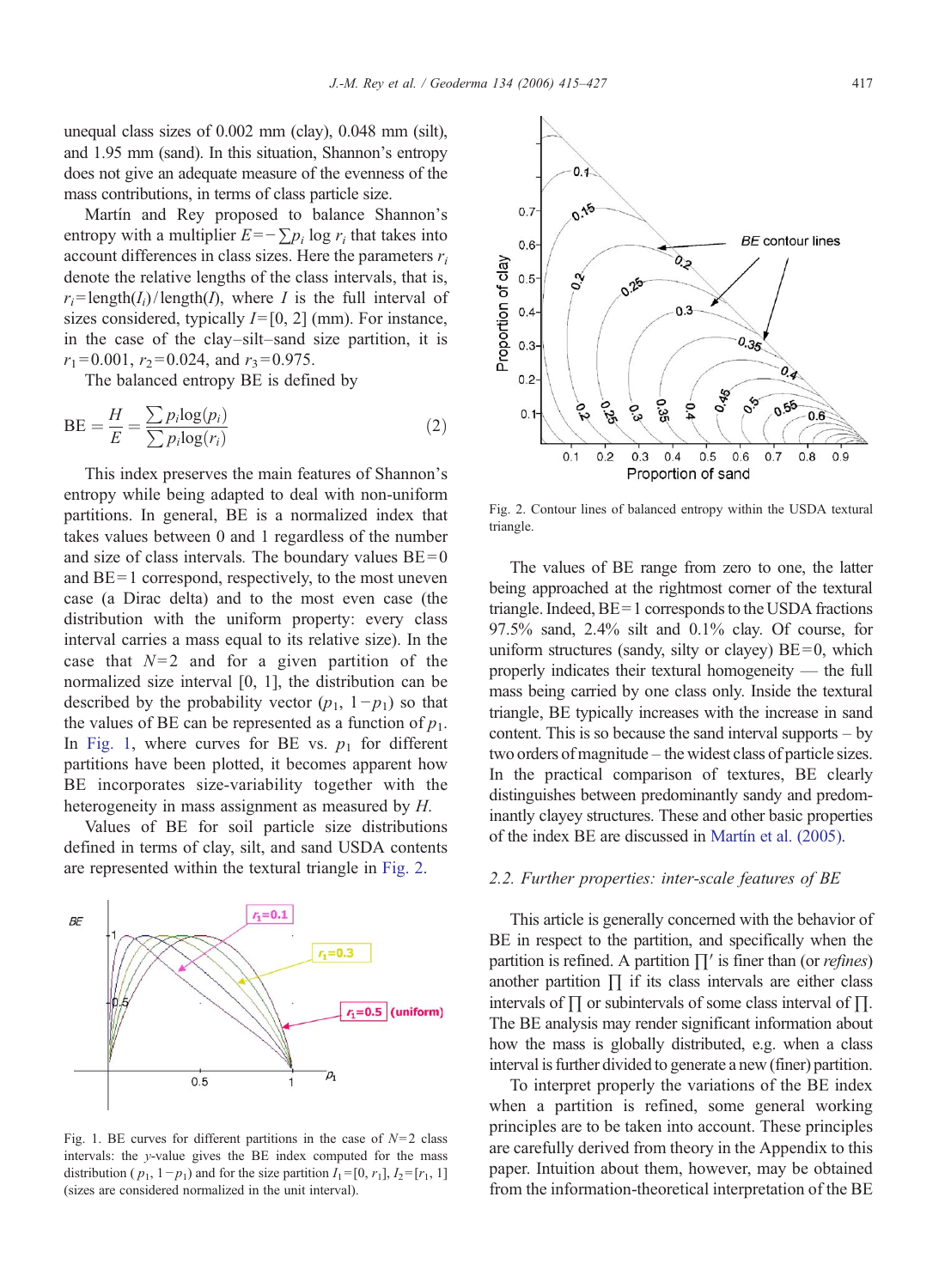formula considered below (details can be found in [Martín et al., 2005](#page-12-0)).

Given a mass distribution  $P$  on the (normalized) interval of sizes [0, 1], a size partition  $\Pi = \{I_i\}$  of [0, 1] induces a discrete distribution  $(p_i)$  – the  $\prod$ -quantization of P – defined by  $p_i = (P(I_i))$ . Let BE( $\Pi$ ) denote the value of the balanced-entropy index for the quantizing partition  $\Pi$ . Since  $\sum r_i = 1$ ,  $(r_i)$  always defines a probability distribution — the (normalized) size distri*bution*. The notations  $H(\Pi)$  or  $E(\Pi)$  will be used when necessary. It turns out that the balanced-entropy index can be written as

$$
BE(\Pi) = \frac{H(\Pi)}{H(\Pi) + d_{\Pi}(p_i||r_i)},
$$
\n(3)

where  $d_{\Pi}(p_i || r_i)$  is the Kullback–Leibler distance between the mass distribution  $(p_i)$  and the size distribution  $(r_i)$ , that obviously depends on the partition ∏. Notice that BE( $\Box$ )≈0 if and only if  $H(\Box) \approx 0$ , so that the  $\prod$ -quantization of P is a Dirac delta on  $\Pi$ . Furthermore, BE( $\prod$ )≈1 if, and only if,  $d_{\prod}(p_i || r_i) \approx 0$ , which occurs if and only if  $p_i \approx r_i$  (see [Cover and](#page-12-0) [Thomas, 1991\)](#page-12-0), that is, the  $\Pi$ -quantization of P is nearly uniform on ∏, because the mass of each interval of the partition is given by its length. It is thus convenient to think of the index BE as a sort of distance from the quantized distribution  $(p_i)$  to the distribution with the uniform property  $(r_i)$  — with respect to the quantizing partition ∏. As a particular case, if ∏ is the standard clay–silt–sand size partition, the higher the value of BE inside the textural triangle the more uniformly spread is the mass across the partition, i.e. the closer each mass fraction  $p_i$  is to its size supporting value  $r_i$  for every *i*.

Building on the interpretation above and on the fact that BE depends continuously on the  $p_i$ 's, key inter-scale principles for BE can be formulated as follows:

- $#1$ . Small values of the index BE are consistent with P being *nearly discrete*, i.e. concentrated at a finite number of sizes.
- #2. A lowering of the value of BE when the partition is refined is consistent with the measure spread inside the new class intervals being far from uniform (e.g., some size interval getting no mass in the mass splitting).
- #3. Near-to-one values of the index BE are consistent with P being nearly uniform, every class interval supporting a mass approximately proportional to its size.
- #4. An increase in the value of BE when the partition is refined is consistent with the measure spread for

the new partition being close to uniform (every class interval getting nearly the mass share proportional to its size).

- #5. BE-values approaching one when refining the size partitions is consistent with underlying distributions having continuous probability density functions (e.g. the normal or lognormal distributions).
- #6. BE-values approaching a constant value below one when refining the partition is consistent with a fractal underlying distribution.

Rules #1 to #5 are general principles for the balanced-entropy index. They are mathematically established from the theory of BE in the Appendix by Rey to this paper. Proposition #5 can be derived from #4 and the fact that, for a distribution with a continuous probability density, the spreading of the mass is nearly uniform inside intervals of sufficiently fine partitions. That is, every interval gets a probability mass approximately proportional to its length (see Appendix). Property #5 is an interesting feature of the index that may be used as a test for continuity of mass distributions. In particular, it may contribute to the discussion on the singular or continuous nature of PSD [\(Buchan et al., 1993; Caniego et al., 2001\)](#page-12-0).

As stated in rule #6, it is also plausible that a sequence of computed indexes  $BE(\prod_k)$  accumulates around a certain value other than zero or one. According to the heuristics above, that would mean that the BE- "distance" to the uniform splitting remains approximately constant, which in turn would indicate that the mass splitting follows a scale-invariance rule — with respect to the resolutions defined by the partition sequence. This may happen, for example, when  $P$  is a fractal distribution. In fact, for a self-similar distribution a suitable sequence of partitions  $\prod_k$  can be chosen so that BE( $\prod_k$ ) remains constant for every k. Moreover, this constant value coincides with the fractal dimension of the distribution [\(Martín et al., 2001](#page-12-0)). See Appendix for further details.

#### 3. Material and methods

## 3.1. Soils

Seventy mineral soils from Sierra del Segura and Sierra de Cazorla (Jaén, Spain) were chosen corresponding to different textural classes and with low organic matter content. Our samples belong to ten textural classes, following the USDA classification of soils. The most common texture was Clay (36 samples) followed by Clay loam and Sandy loam (7), and Sandy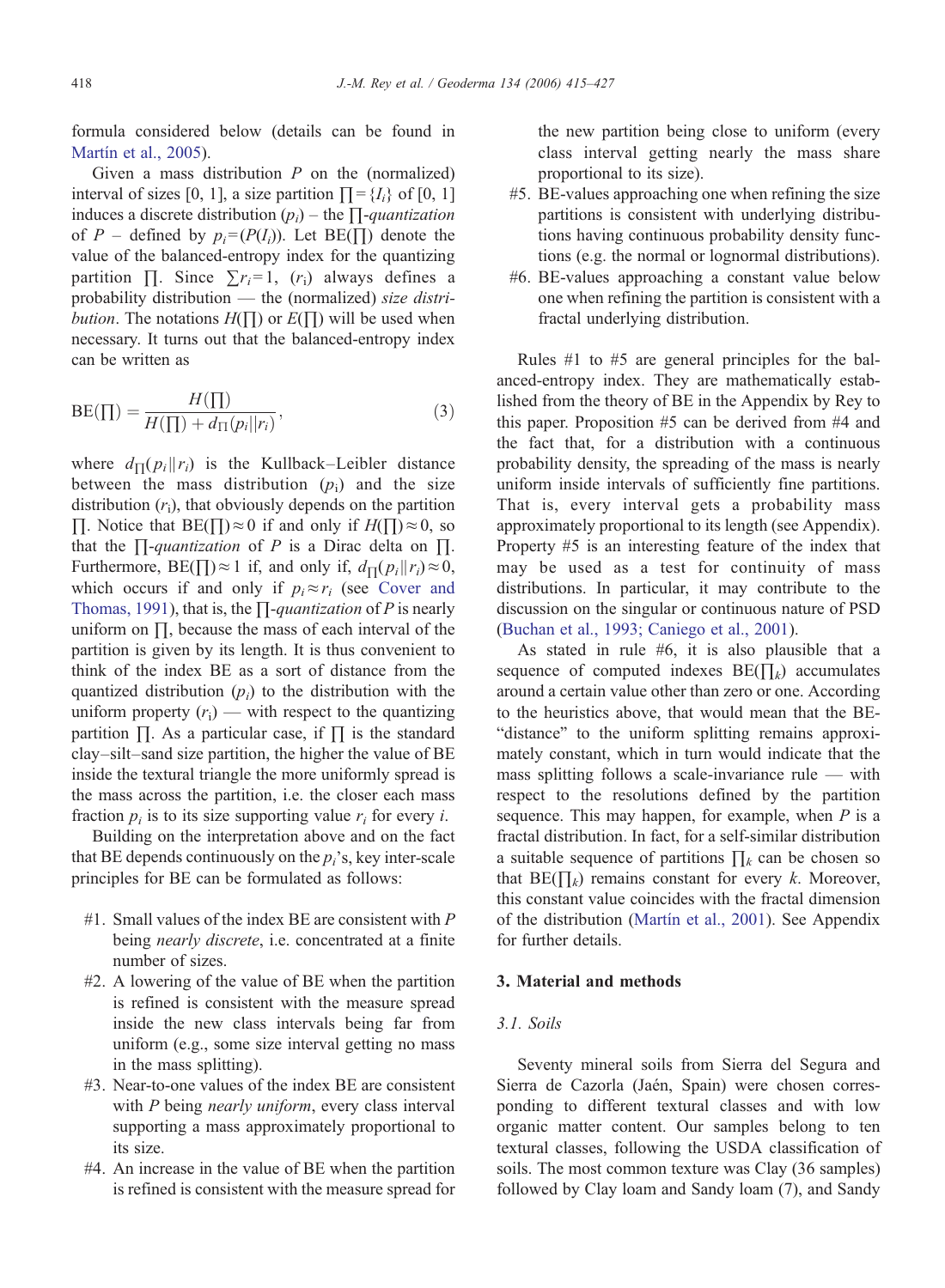<span id="page-4-0"></span>Table 1

Sample output of the Longbench Mastersizer S, with the percentages of volume quantized according to the partition of the apparatus (the so-called Malvern partition in this paper)

| Size interval $I_i$ ( $\mu$ m) |      |                 |      |                   |      | Volume in % Size interval $I_i$ (um) Volume in % Size interval $I_i$ (um) Volume in % Size interval $I_i$ (um) | Volume in $%$ |
|--------------------------------|------|-----------------|------|-------------------|------|----------------------------------------------------------------------------------------------------------------|---------------|
| $0.05 - 0.06$                  | 0.00 | $0.81 - 0.97$   | 0.80 | $13.18 - 15.69$   | 2.14 | 213.95-254.66                                                                                                  | 1.93          |
| $0.06 - 0.07$                  | 0.00 | $0.97 - 1.15$   | 0.91 | 15.69 - 18.67     | 1.82 | 254.66-303.12                                                                                                  | 0.82          |
| $0.07 - 0.08$                  | 0.00 | $1.15 - 1.37$   | 1.12 | $18.67 - 22.22$   | 1.62 | 303.12-360.81                                                                                                  | 0.12          |
| $0.08 - 0.10$                  | 0.01 | $1.37 - 1.63$   | 1.39 | $22.22 - 26.45$   | 1.65 | 360.81-429.46                                                                                                  | 0.02          |
| $0.10 - 0.12$                  | 0.02 | $1.63 - 1.94$   | 1.67 | $26.45 - 31.49$   | 1.74 | 429.46-511.19                                                                                                  | 0.04          |
| $0.12 - 0.14$                  | 0.04 | $1.94 - 2.31$   | 1.99 | 31.49 - 37.48     | 1.97 | 511.19-608.46                                                                                                  | 0.09          |
| $0.14 - 0.17$                  | 0.10 | $2.31 - 2.75$   | 2.31 | 37.48-44.61       | 2.32 | 608.46-724.24                                                                                                  | 0.14          |
| $0.17 - 0.20$                  | 0.22 | $2.75 - 3.27$   | 2.60 | $44.61 - 53.10$   | 2.79 | 724.24-862.06                                                                                                  | 0.13          |
| $0.20 - 0.24$                  | 0.44 | $3.27 - 3.89$   | 2.84 | $53.10 - 63.20$   | 3.37 | $862.06 - 1026.10$                                                                                             | 0.07          |
| $0.24 - 0.29$                  | 0.71 | $3.89 - 4.63$   | 3.02 | $63.20 - 75.23$   | 4.05 | 1026.10-1221.36                                                                                                | 0.02          |
| $0.29 - 0.34$                  | 0.92 | $4.63 - 5.52$   | 3.12 | 75.23-89.55       | 4.83 | 1221.36-1453.77                                                                                                | 0.00          |
| $0.34 - 0.40$                  | 0.94 | $5.52 - 6.57$   | 3.14 | 89.55 - 106.59    | 5.58 | 1453.77-1730.41                                                                                                | 0.00          |
| $0.40 - 0.48$                  | 0.91 | $6.57 - 7.81$   | 3.14 | 106.59-126.87     | 5.96 | 1730.41-2059.69                                                                                                | 0.00          |
| $0.48 - 0.57$                  | 0.86 | $7.81 - 9.30$   | 3.06 | $126.87 - 151.01$ | 5.66 | 2059.69-2451.63                                                                                                | 0.00          |
| $0.57 - 0.68$                  | 0.76 | $9.30 - 11.07$  | 2.84 | $151.01 - 179.75$ | 4.71 | 2451.63-2918.16                                                                                                | 0.00          |
| $0.68 - 0.81$                  | 0.73 | $11.07 - 13.18$ | 2.51 | 179.75-213.95     | 3.33 | 2918.16-3473.45                                                                                                | 0.00          |

Figures in each even column represent soil volume percentages supported by the size interval  $I_i = [\phi_{i-1}, \phi_i]$  defined by the two neighbor figures in the column on its left side.

clay loam (6). Other textures were Loam (4), Silt loam (4), Silty clay loam (2), Sand (2), Loamy sand (1) and Sandy clay (1). Soils were under different management systems at the time the samples were collected, i.e., cultivation, rotary grazing, grazing and forestry.

Soils were collected and transported in plastic bags to the laboratory where they were dried at room temperature, large clods in the air-dry state were broken, and sieved to separate coarse materials. Soil samples were analyzed by laser diffraction after the aggregates were dispersed by stirring and ultrasonics lasting 5 min.

## 3.2. Laser diffraction processing

Soil samples were analyzed with the laser diffraction technique using a Longbench Mastersizer S (Malvern



Fig. 3. The 70 soil samples considered in the paper represented inside a textural triangle (in percentages of soil volume by clay–silt–sand size fractions).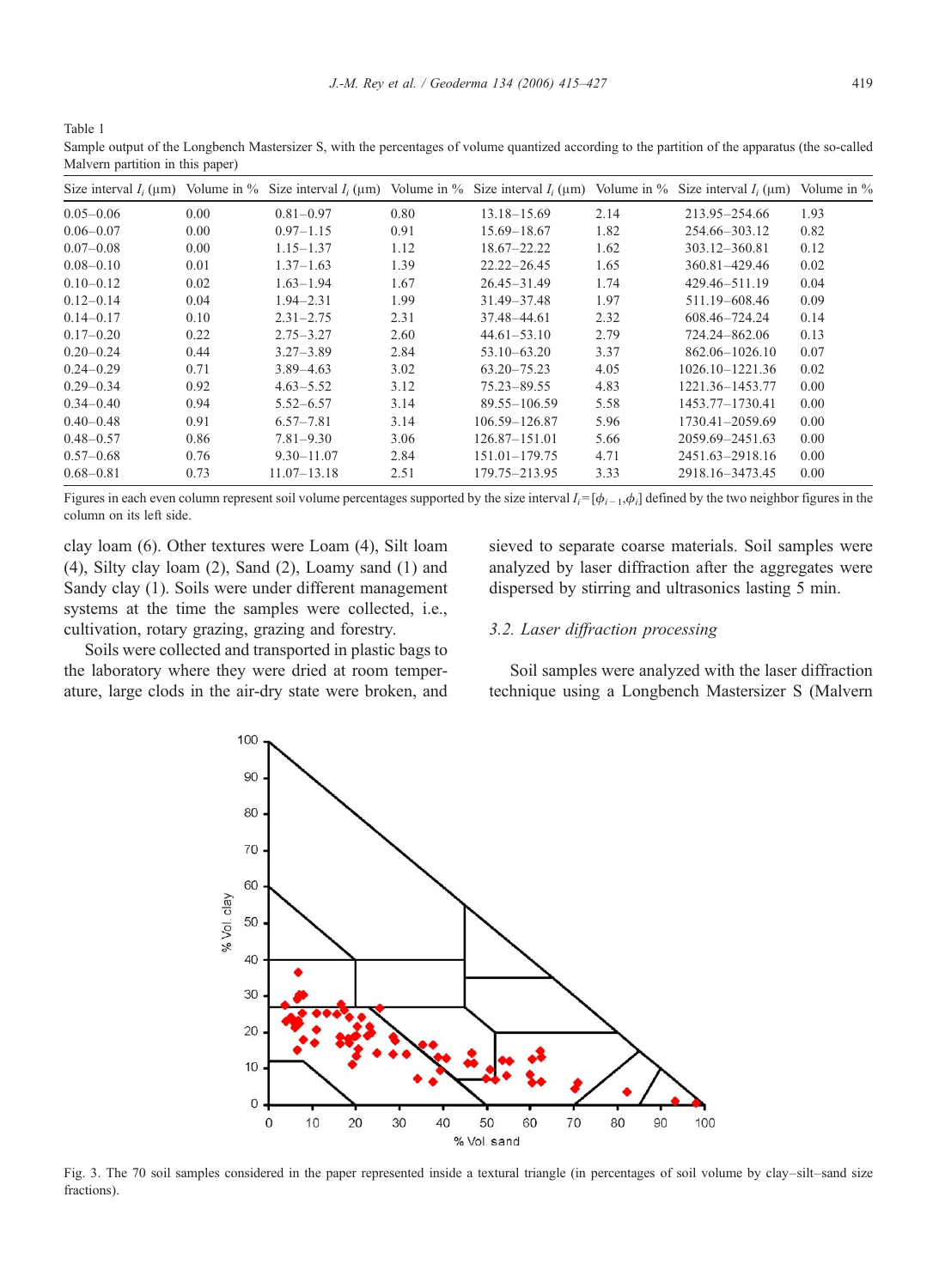<span id="page-5-0"></span>Table 2 Malvern equivalent intervals, normalized relative size  $(r_i)$  and volume  $(p_i)$  distributions for some USDA classes of particle sizes

| Textural<br>fraction | Interval of<br>sizes $(\mu m)$ | Malvern<br>equivalent<br>interval (um) | Normalized<br>length of<br>interval $(r_i)$ | Normalized<br>relative<br>volume $(p_i)$ |
|----------------------|--------------------------------|----------------------------------------|---------------------------------------------|------------------------------------------|
| Clay                 | $\leq$ 2                       | $0.05 - 2.3$                           | 0.001                                       | $p = \sum_{1}^{22} p_i$                  |
| Silt                 | $2 - 50$                       | $2.3 - 53.1$                           | 0.025                                       | $p = \sum_{i=1}^{40} p_i$                |
| Sand                 | $50 - 2000$                    | $53.1 - 2059.7$                        | 0.974                                       | $p = \sum_{i=1}^{61} p_i$                |
| Very fine<br>sand    | $50 - 100$                     | $53.1 - 106.6$                         | 0.026                                       | $p = \sum_{41}^{44} p_i$                 |
| Fine<br>sand         | $100 - 250$                    | 106.6-254.7                            | 0.072                                       | $p = \sum_{45}^{49} p_i$                 |
| Medium<br>sand       | $250 - 500$                    | $254.7 - 511.2$                        | 0.124                                       | $p = \sum_{50}^{53} p_i$                 |
| Coarse<br>sand       | $500 - 1000$                   | 511.2-1026.1 0.250                     |                                             | $p = \sum_{54}^{57} p_i$                 |
| Very coarse<br>sand  | $1000 - 2000$                  | 1026.1-2059.7 0.502                    |                                             | $p = \sum_{58}^{61} p_i$                 |

Instruments, Malvern, England) that employs a 5-mW He–Ne laser with a wavelength of 632.8 nm as a light source. Measurements were taken covering the interval of sizes 0.05–3474 μm. The laser beam is diffracted by soil particles in different angles according to their size. Light detectors receive the diffracted light and data are collected as shown in [Table 1.](#page-4-0) Histogram data are produced from each analysis that represent relative volume (%) vs. soil particle diameter (μm) across 64 size subintervals. For instance, for the sample processed in [Table 1,](#page-4-0)

0.01% of the total volume of measured soil particles corresponds to particles with diameters between 0.08 and 0.10 μm.

[Fig. 3](#page-4-0) displays the 70 samples inside a textural triangle in which each sample is represented by the percentages of soil volume carried by the clay–silt–sand class sizes.

# 3.3. Computing the BE-indices

The laser diffraction technique supplies a fixed nonuniform partition of the size interval  $I=[0.05, 3473.5]$ (um) into 64 sub-intervals  $I_i = [\phi_{i-1}, \phi_i], i = 1, 2, ..., 64,$ whose endpoints satisfy  $log\phi_i - log\phi_{i-1} \approx$ constant (see [Table 1](#page-4-0) for the entire sequence  $\phi_i$ ). While the first interval is  $I_1 = [0.05, 0.06]$ , with length 0.01  $\mu$ m, the last interval is  $I_{64}$  = [2918.2, 3473.5], with length 555.3  $\mu$ m. The raw data produced by the apparatus are relative volume values  $V_1$ ,  $V_2$ , ...,  $V_{64}$ , expressed as percentages of the total volume, i.e.,  $\sum_{i=1}^{64} V_i = 100$ , corresponding<br>to the 64 subintervals of sizes. The value V, correto the 64 subintervals of sizes. The value  $V_i$  corresponding to subinterval  $I_i$  is the percentage of total soil volume contributed by particles with diameters within  $I_i$ (see [Table 1\)](#page-4-0).

In the present analysis, we considered the interval of particle sizes  $I=[0.05, 2059.7]$  ( $\mu$ m), corresponding to  $61$  – out of the  $64$  – size intervals, that we call "the Malvern partition". Notice that this produces a highly non-uniform size partition, that fits well into the BE theory. The associated relative volumes  $V_i$ ,  $i=1, 2, ..., 61$ ,



Fig. 4. Regions obtained by grouping the BE\_3 values for the 70 samples.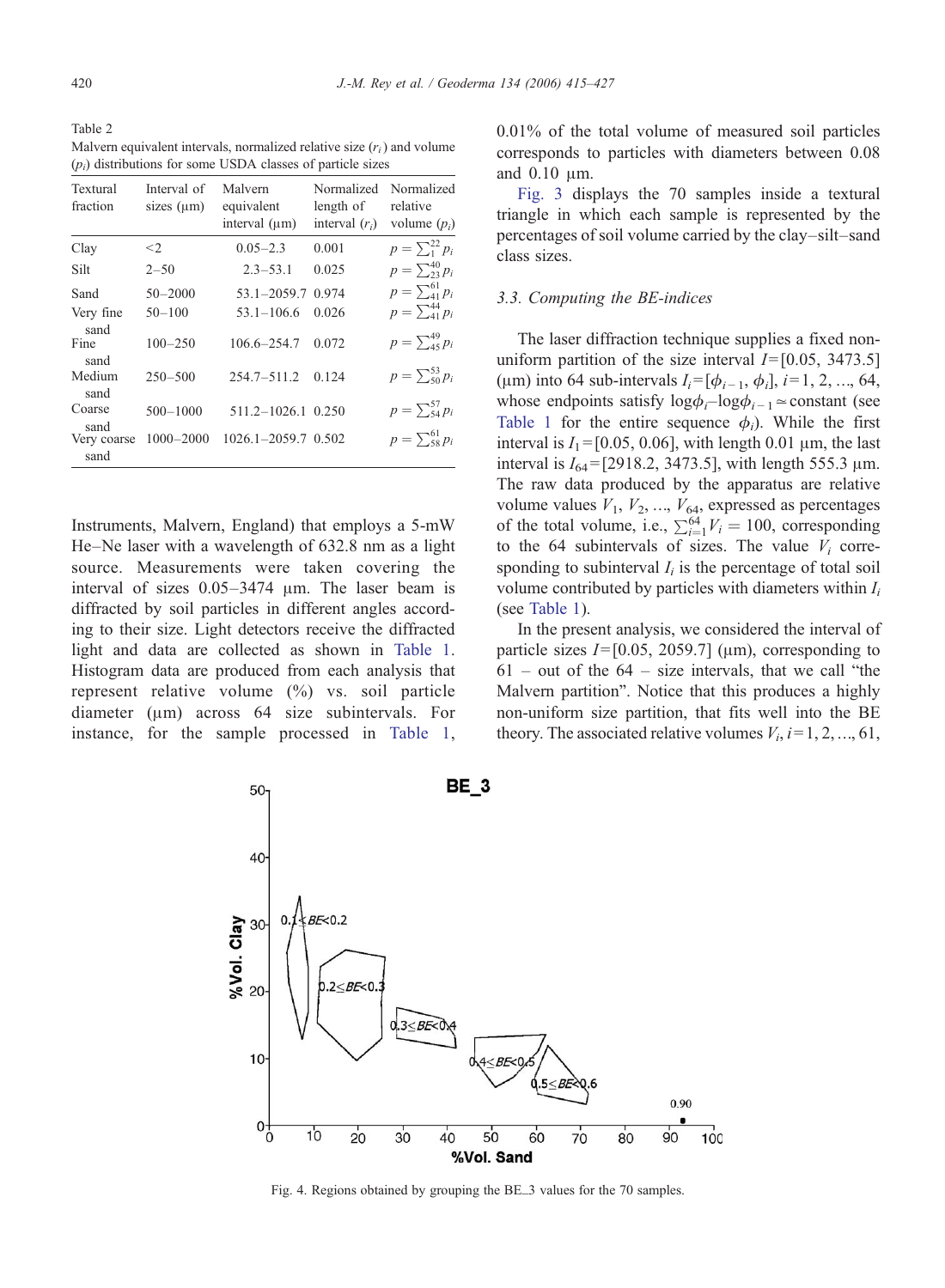<span id="page-6-0"></span>

Fig. 5. Regions obtained by grouping the BE\_7 values for the 70 samples.

were normalized to define the volume–size distribution  $p_i = \frac{V_i}{\sum_{i=1}^{61} V_i}$ . The lengths of intervals  $(\phi_i-\phi_{i-1})$  were normalized to [0, 1] to represent sizes in relative terms. As above,  $r_i$  denotes the normalized length of the interval  $I_i$ , so that  $\sum_{i=1}^{61} r_i = 1$ .

Normalized relative volumes  $p_i$  corresponding to adjacent subintervals can be added to obtain the normalized relative volume of a larger interval of sizes. Because of the particular structure of the Malvern partition, standard particle size classes, say the clay fraction, can be obtained only approximately. Thus, using raw data from laser diffraction analysis, the interval of sizes equivalent to the clay fraction is  $I_{\text{clav}}=$ [0.05, 2.3], which is obtained as the union of the first 22 subintervals given by the Longbench Mastersizer. Normalized relative volume corresponding to the clay



Fig. 6. Regions obtained by grouping the BE\_61 values for the 70 samples.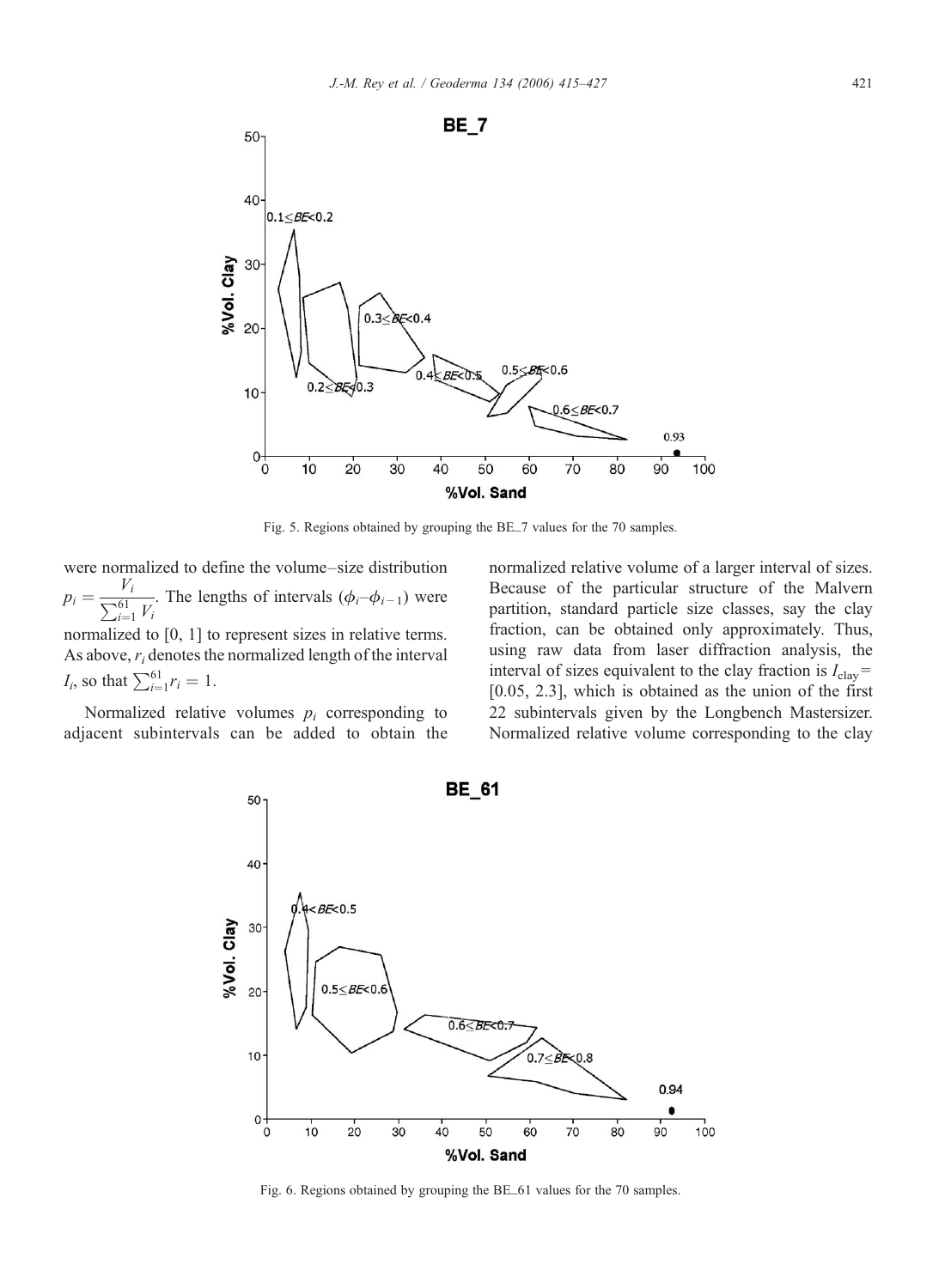<span id="page-7-0"></span>

Fig. 7. Regression analysis for the indices BE\_3 and BE\_7.

fraction ( $p_{\text{clay}}$ ) is in turn given by  $p_{\text{clay}} = \sum_{i=1}^{22} p_i$ . The Malvern equivalent size intervals normalized relative Malvern equivalent size intervals, normalized relative volumes  $(p_i)$  and normalized length of intervals  $(r_i)$ corresponding to other USDA classes of particle sizes are shown in [Table 2](#page-5-0).

To perform an inter-scale BE-analysis of our textural data, we calculate the BE-index using Eq. (2) for three different partitions:

- i) The partition  $\prod_3$  defined by dividing the interval of sizes I into the 3 Malvern classes equivalent to clay–silt–sand in the USDA particle sizes classification.
- ii) The partition  $\prod_{\tau}$  obtained by partitioning I in 7 classes: the Malvern equivalent with clay–silt– very fine sand–fine sand–medium sand–coarse sand–very coarse sand following USDA particle sizes.



Fig. 8. Regression analysis for the indices BE\_3 and BE\_61.



Fig. 9. Regression analysis for the indices BE\_7 and BE\_61.

iii) The Malvern 61-partition, i.e. the full partition into 61 size intervals obtained from Longbench Mastersizer S as described above.

Notice that the Malvern partition refines  $\prod_7$  which in turns refines  $\prod_3$ . The BE values obtained from the three partitions defined above were denoted by BE\_3, BE\_7 and BE\_61, respectively.

#### 4. Results and discussion

The computed values of the BE\_3 index for the 70 analyzed soil samples are represented in [Fig. 4](#page-5-0) within the textural triangle and grouped in regions.

Notice that the textural triangle is defined in terms of clay–silt–sand volume fractions rather than in terms of the usual mass fractions. [Figs. 5 and 6](#page-6-0) display similar regions classified according to the values of the indices BE\_7 and BE\_61. The high values of BE – around 0.93 – at the rightmost corner in each figure correspond to a soil sample with 94% sand content.

A shift to larger values of the BE\_61 index for each sample is apparent, indicating that, at smaller scales, the soil volume is distributed more uniformly across class sizes.

It is significant that [Figs. 4, 5 and 6](#page-5-0) display the same qualitative representation. This implies that the three BE indices render the same ordered classification of the sample, and in turn that the fineness of the partition appears unimportant for comparative purposes. This enhances the role of the simpler BE\_3 as a parameter to characterize textures. To establish this claim more consistently, we run regression analyses between the three indices. These are shown in Fig. 7 (BE\_7 vs. BE\_3), Fig. 8 (BE\_61 vs. BE\_3) and Fig. 9 (BE\_61 vs. BE\_7).

A remarkable positive correlation between indices is evident in all three plots, with the relationship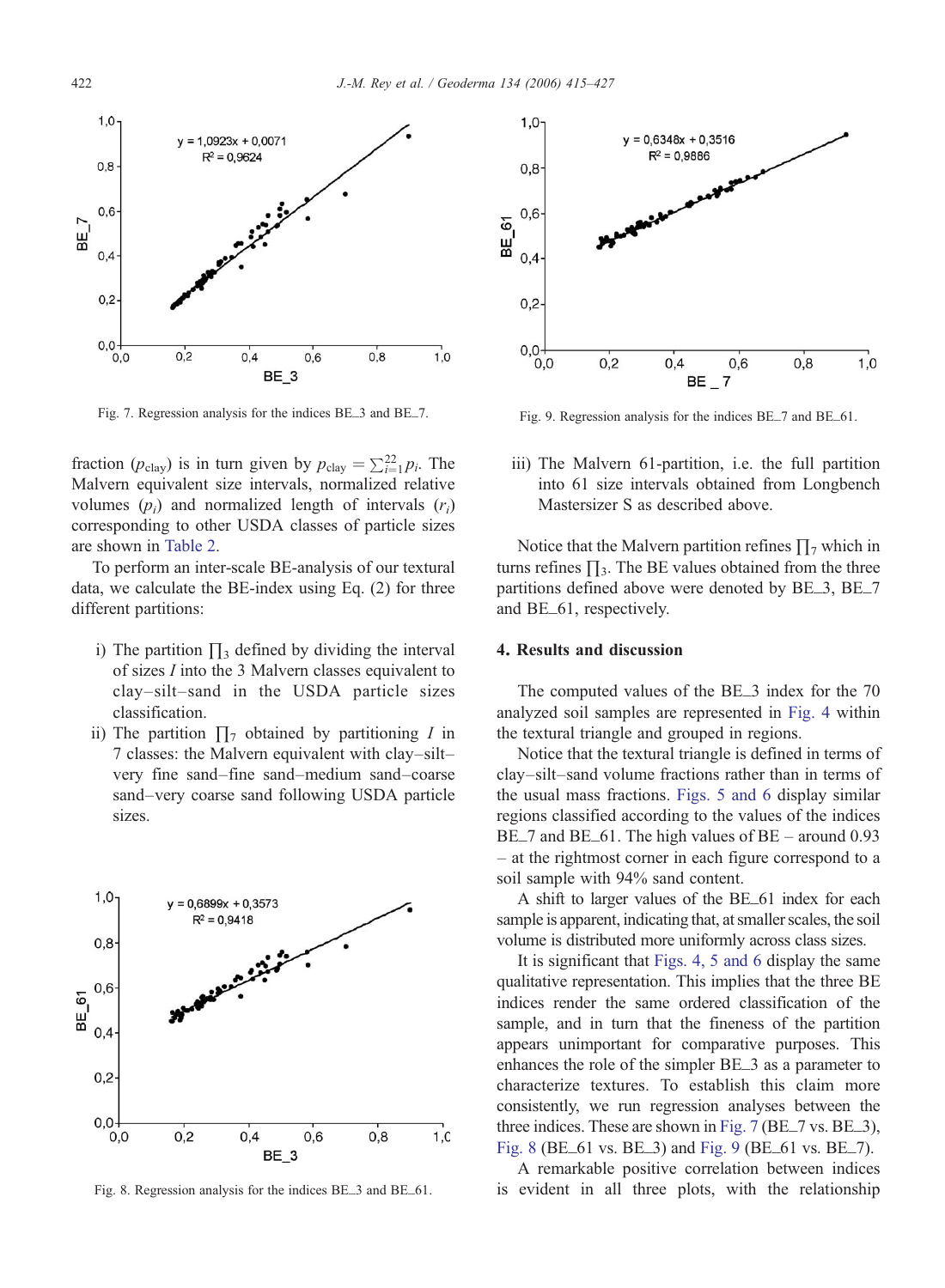<span id="page-8-0"></span>

Fig. 10. A 16-subsample represented inside the textural triangle with their corresponding BE\_3 attached.

BE\_61 vs. BE\_7 displayed in [Fig. 9](#page-7-0) being the most linear. The claimed increase in the index values when considering finer partitions is also evident from the figures.

These facts, namely (a) the observed systematic increase in index values when the partition is refined, and (b) the three computed indices comparing textures in the same manner, are by no means obvious. As explained in Section 2, when (a) occurs this is a symptom of a more uniform distribution of the soil volume across different class sizes when size resolution increases. Also, (b) may or may not be the case, as the following simple example proves. Consider  $N=2$ , a uniform partition  $\prod_1$  composed of [0, 0.5] and [0.5, 1], and the finer partition  $\prod_2$ defined by the class intervals [0, 0.5], [0.5, 0.75] and [0.75, 1]. Denote for the time being by  $BE(P(\Pi))$  the BE index of a  $\Pi$ -quantized distribution P. If P and P' are distributions such that their  $\prod_1$ -quantizations are  $(0.4, 0.6)$  and  $(0.5, 0.5)$ , respectively, we have that the ordering  $BE(P(\Pi_1))=0.97<1=BE(P'(\Pi_1))$ . Besides, if their corresponding  $\prod_2$ -quantizations are (0.4, 0.3, 0.3) and (0.5, 0.0.5), it turns out that BE  $(P(\Pi_2))=0.71>0.67=BE(P'(\Pi_2))$ , giving the reversed order.

In order to illustrate the use of the BE index to test the continuity of the relative volume–size distributions, a subsample of 16 soils was selected. This subsample was chosen to cover a wide region inside the textural triangle so that the corresponding BE\_3 index values ranged from 0.45 to 0.94 (see Fig. 10).

The BE index was computed for the three partitions defined above and for an intermediate partition with 9 subintervals, finer than  $\Pi_7$ . The values of the BE indices for each sample increased with the refinement of each considered partition. Fig. 11 shows the mean values of the four BE indices together with their standard deviations.

The increase in the mean BE value is more pronounced when the refinement of the partition is finer. For instance, the average increases when passing from  $\prod_3$  to  $\prod_7$  in 0.037, whereas from  $\prod_7$  to the 61-Malvern partition it goes up by 0.22. As explained in Section 2, this behavior is compatible with the continuity of the distribution — the BE index approaching 1 as the partition gets finer. The index values obtained for the 61-Malvern partition, however, might be thought not to be close enough to 1. This fact may be due to the huge disparity in interval lengths of the Malvern partition (the ratio length  $(I_{61})/$ length  $(I_1)$  being equal to 32928). In order to test further the continuity of the distribution, only the first 21 size classes of the Malvern partition were considered by analyzing the distribution within the interval of sizes [0.05, 194] (μm). The ratio length  $(I_{21})$ /length  $(I_1)$  is then only 31. The distribution of relative volumes inside the new smaller size interval is normalized and the associated BE index (BE\_21) are



Fig. 11. Inter-scale analysis of BE for a sample: means and standard deviations of BE indices computed for different partition represented.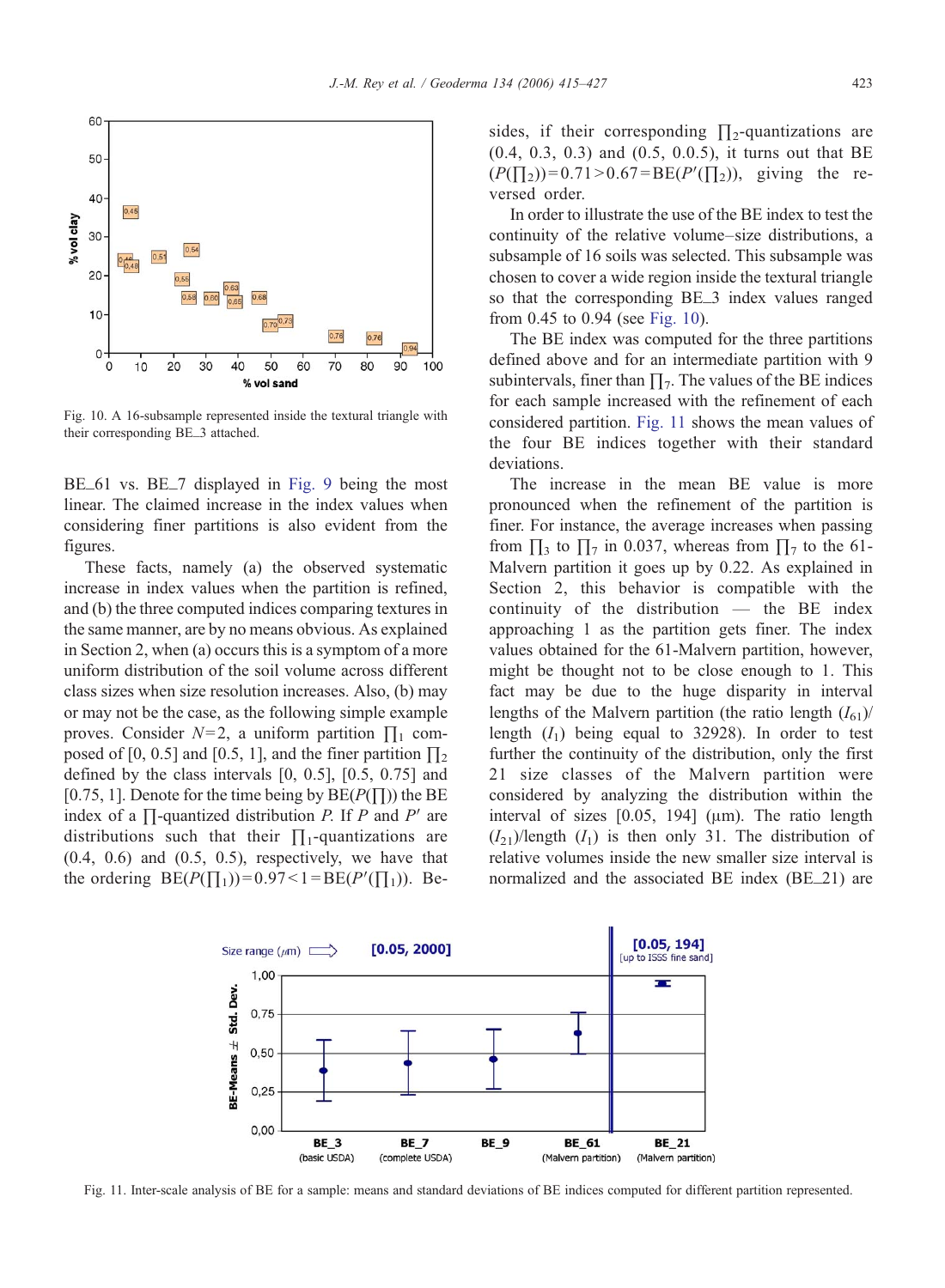computed for the 16-subsample. The results are shown in [Fig. 11.](#page-8-0) A substantial increase in the BE index is apparent for every sample, with the mean values of BE\_21 approaching unity (indeed, the mean value is 0.948 and the standard deviation is 0.0184). These results are consistent with the volume–size distributions being continuous within the size interval [0.05, 194].

# 5. Conclusions

The balanced entropy (BE) – obtained from the standard clay–silt–sand soil fraction content – was proposed in [Martín et al. \(2005\)](#page-12-0) to characterize soil texture. Balanced entropy, however, is a flexible parameter that can be computed for an arbitrary partition of the interval of soil particle sizes. The behavior of BE with respect to the considered partition was addressed in this paper. In particular, the theoretical properties of the BE index were considered when the partition is refined, and the relationship between extreme values of this index and the nature of the underlying distribution was discussed. The variations of BE when refining the scale were explained in terms of the uniformity in the mass spreading. Also, it was argued that, for continuous distributions, the BE index values approaches unity as the partition gets finer.

The methodology was applied to a sample of 70 soil samples from the Iberian Peninsula. Significant conclusions that can be drawn from the analysis are as follows. First, for all samples the soil volume is more uniformly distributed across sizes when smaller scales are considered. Secondly, different BE indices – i.e. computed with respect to different partitions – play a role qualitatively similar as a parameter for comparing textures. Third, the continuous nature of the relative soil volume–size distribution cannot be discarded from the analysis.

As a general conclusion, balanced entropy is shown to be a useful tool to scrutinize the spreading of a given mass distribution within different scales — associated with size partitions. In turn, different BE indices may be used as textural indicators supplying inter-scale information when appropriately disaggregated soil data is available.

## Acknowledgments

This research was partially supported by Plan Nacional de Investigación Científica, Desarrollo e Innovación Tecnológica (I+D+I) under ref. AGL2004-04079 AGR. Spain.

# Appendix A. Basic quantization properties of balanced entropy

# José-Manuel Rey<sup>3,4</sup>

Summary. Some basic quantization facts for the balanced-entropy index, introduced by [Martín et al. \(2005\)](#page-12-0) are derived from theory. Specifically, mechanisms for mass partitioning are described that are consistent with the increase or decrease of index values when refining the size partition. Variations in index values are shown to respond to the uniformity of the mass spreading. A key result is that the index values approach one when the partition size goes to zero. Also, values of the index approaching a constant between 0 and 1 are shown to be consistent with an underlying fractal distribution.

Shannon's entropy has been successfully established in different fields as a useful heterogeneity index of a probability distribution. Balanced entropy is a natural generalization of Shannon's entropy introduced by Martín and  $\text{Rey}^5$  as a measure of the evenness of a distribution with respect to a range of unevenly classified sizes. Consider the unit interval [0, 1] as the (normalized) interval of sizes and let  $\Pi = \{I_i\}$  be a (finite) size partition of [0, 1], that is,  $\mathbf{U}_i I_i = [0, 1]$  and  $I_i \cap I_j = \emptyset$  for different *i* and *j*. Given a mass distribution P defined on the size interval, the partition  $\prod$  induces a discrete distribution  $(p_i)$  defined by the probability vector  $p_i = (P(I_i))$  that we call  $\prod$ -quantization<sup>6</sup> of P. Let  $BE(\Pi)$  denote the value of the balanced-entropy index for the quantizing partition  $\Pi$ :

$$
BE(\Pi) = \frac{\sum P(I_i) \log P(I_i)}{\sum P(I_i) \log r_i},
$$
\n(A1)

where  $r_i$  is the length of the size interval  $I_i$ . Note that  $\sum r_i = 1$ , so that  $(r_i)$  defines a probability distribution on the integer set  $\{1, 2, ..., \# \Pi\}$ . The notations  $H(\Pi)$  or E  $(\Pi)$  will be used when necessary. The value BE( $\Pi$ ) depends on the partition ∏. Privileged partitions do exist in some contexts. As an important example, for the classification of soil textures, the induced partition when

<sup>3</sup> Departamento de Análisis Económico, Universidad Complutense, Campus de Somosaguas, 28223 Madrid, Spain. E-mail: [j-man@ccee.](mailto:jan@ccee.ucm.es) [ucm.es](mailto:jan@ccee.ucm.es), Tel.: +34 91 394 24 07; fax: +34 91 394 2561. <sup>4</sup> Research partially supported by by Plan Nacional de Investigación

Científica, Desarrollo e Innovación Tecnológica  $(I+D+I)$  under ref. BFM 2003-08204. Spain.

<sup>&</sup>lt;sup>5</sup> [Martín and Rey, submitted for publication.](#page-12-0)<br><sup>6</sup> Quantization is the division of a quantity into a discrete number of small parts. The oldest application of quantization is estimating densities by histograms.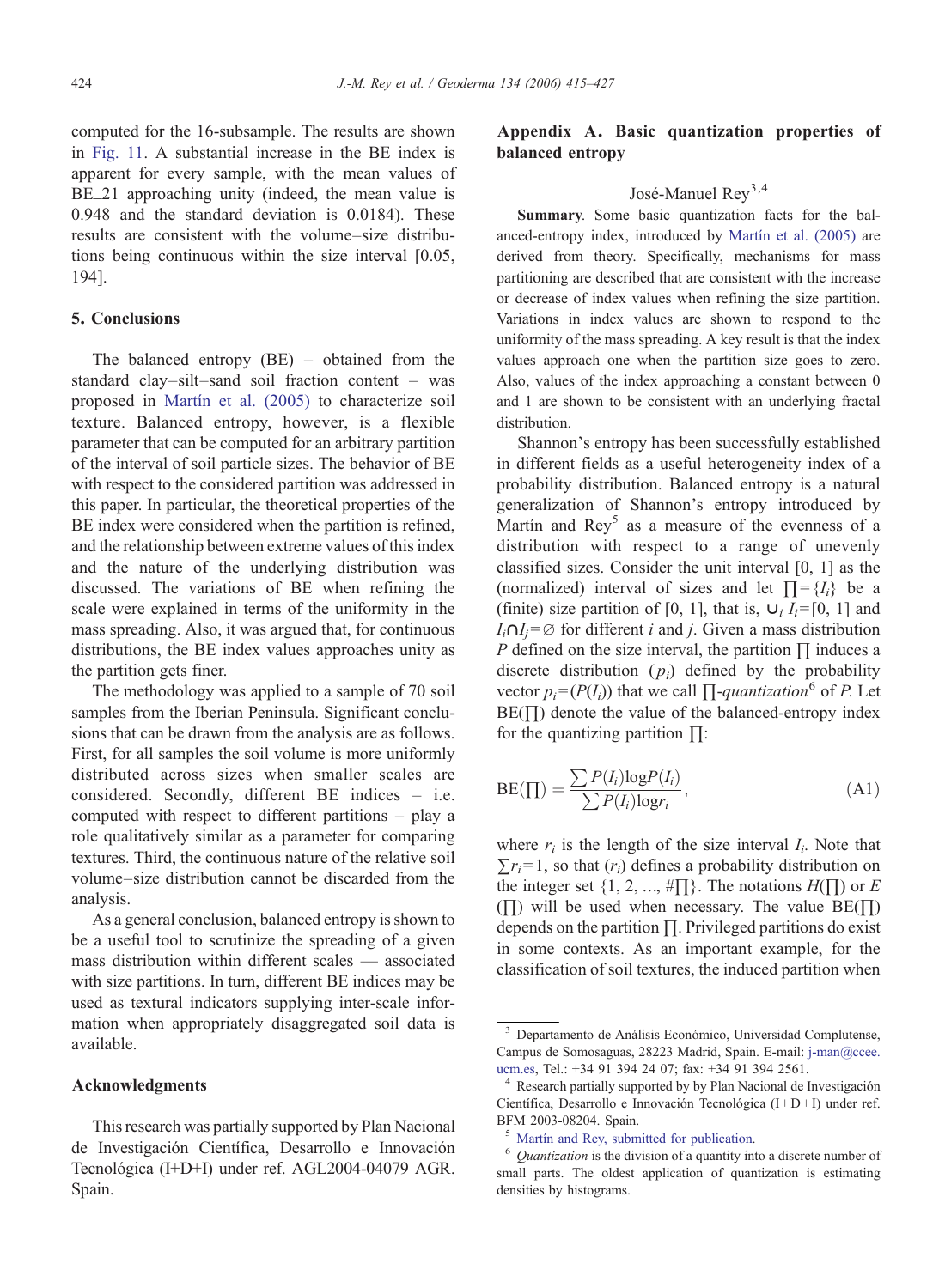using the standard USDA system is defined by  $r_1 = r_{\text{clav}} = 0.001$ ,  $r_2 = r_{\text{silt}} = 0.024$ , and  $r_3 = r_{\text{sand}} = 0.975$ (see [Soil Conservation Service, 1975\)](#page-12-0). The value BE(∏) may be thought of as a measure of distance from  $P$  to the uniform distribution defined in  $\Pi$ , for which each size interval gets a probability mass equal to its length (see [Martín et al., 2005\)](#page-12-0). In general, considering different partitions and computing the associated BE index gives significant information on the mass spreading of the distribution at different scales. As it is shown below (Claims 4 and 5), the index value may increase or decrease when the partition is refined. In this note basic mechanisms for the redistribution of the mass are formulated that are compatible with an observed increase or decrease of the index when the partition is refined.

For any distribution and partition, the index BE takes values in [0, 1]. First the occurrence of extreme values of BE is considered.

Claim 1. BE( $\Box$ ) = 0 for any partition  $\Box \Leftrightarrow$  The distribution  $P$  is a Dirac delta, i.e. the whole probability mass is concentrated at some size  $r_0$ .

It is clear that BE( $\Box$ ) = 0 if and only if  $H(\Box) = 0$  which occurs if and only if the ∏-quantized distribution satisfies  $P(I_i) = 1$  for some  $I_i$ . This fact occurs for every partition if and only if P is a Dirac delta, thus implying Claim 1.

The diameter of a partition  $\prod = \{I_i\}$  is defined as  $diam\prod = max$  {length( $I_i$ )}.

**Claim 2.** If P is discrete – a (finite) sum of Dirac deltas – i.e.  $P = \sum m_i \delta_{r_i}$  with  $\sum m_i = 1$  and  $\delta_{r_i}$  is a unit mass located at  $r_i$ , then BE( $\Box$ )  $\rightarrow$  0 as diam $\Box \rightarrow 0$ .

For any sufficiently fine partition  $\prod$ , we have  $H(\prod)$  =  $-\sum m_i \log m_i$ = constant, whereas  $E(\Pi)$  tends to infinity as diam∏ goes to zero. As a consequence, Claim 2 follows.

Claim 3. BE( $\Box$ ) = 1 for any partition  $\Box \Leftrightarrow P$  is the uniform distribution.

 $\sum p_i \log \frac{p_i}{r_i} = 0$ . This means that the Kullback–Leibler The assertion  $BE(\Pi) = 1$  can be rewritten as distance between the  $\Pi$ -quantized distribution ( $p_i$ ) and the size distribution  $(r_i)$  is zero. This occurs if and only if  $p_i = r_i$  (see [Cover and Thomas, 1991](#page-12-0)). Since this is true for any arbitrary partition,  $P$  is the uniform distribution.

Next the response of the index BE is analyzed when the partition is refined. A partition  $\prod'$  refines or is finer that another partition  $\prod$  (denoted by  $\prod$   $\prec$   $\prod'$ ) if its class intervals are either class intervals of ∏ or are subintervals of some class interval of ∏. It is wellknown that the Shannon entropy index H does not decrease when the partition is refined. That is,  $H(\Pi) \leq H$   $(\Pi')$  if  $\Pi \prec \Pi'$  (see e.g. [Gray, 1990](#page-12-0)). Also, the value of E increases when the partition is refined. To see this, consider a particular case when ∏′ is obtained from ∏ by partitioning just one class interval I of length  $r$  of  $\prod$ into two subintervals,  $I_1$ ,  $I_2$ , of lengths  $r_1$  and  $r_2=r-r_1$ . Without loss of generality, assume that  $0 \le r_1 \le \frac{1}{2}$ . Assume also that the underlying distribution  $P$  splits the probability  $p = P(I)$  into  $p_1 = P(I_1)$  and  $p_2 = P(I_2) = p - p_1$ . Since  $-(p_1+p_2)$  log  $r \le -p_1\log r_1-p_2\log r_2$ , we have that  $E(\Pi) \leq E(\Pi')$  in this case. This can be extended to prove that, in general,  $E(\Pi) \leq E(\Pi')$  if  $\Pi \leq \Pi'$ . Since both  $H(\Pi)$  and  $E(\Pi)$  increase, the value of BE( $\Pi$ ) may or may not increase when  $\Pi$  is refined. This depends on how the relative variations of both quantities compare when  $\prod$  is refined: it is easy to check that

$$
BE(\Pi) \le BE(\Pi') \Leftrightarrow \frac{H(\Pi') - H(\Pi)}{H(\Pi)} \ge \frac{E(\Pi') - E(\Pi)}{E(\Pi)}.
$$
\n(A2)

As a consequence, the general mechanism in the mass spreading, producing an increase in the index BE, consists in redistributing the probability mass within finer partitions in such a way that the relative increase of the entropy exceeds that of  $E$  — the average of the logarithms of interval sizes. As shown next, however, a highly non-uniform spreading of the probability mass inside the finer partition  $\prod'$  is compatible with a lowering of the value of  $BE(\Pi)$ .

Consider again the case when  $\Pi'$  is obtained from  $\Pi$ by partitioning a class interval  $I$  of length  $r$  into two subintervals,  $I_1$ ,  $I_2$ , of lengths  $0 < r_1 < r/2$  and  $r_2 = r-r_1$ . Let  $p = P(I)$  and  $p_1 = P(I_1)$  and  $p_2 = P(I_2) = p - p_1$ .

**Claim 4.** For any  $\prod'$  refining  $\prod$  as above so that  $p_1 = 0$ ,  $BE(\Pi') < BE(\Pi)$ .

This follows from Eq. (A2) above since  $H(\Pi')=H$  $(\Pi)$  and  $E(\Pi')\geq E(\Pi)$ .

If the mass spreading across the subintervals  $I_1$  and  $I_2$ is uniform the value of the index BE goes up. This is the content of

**Claim 5.** For any  $\prod'$  refining  $\prod$  as above, in such a way that the mass splitting  $(p_1, p_2)$  is uniform, that is,  $p_1 =$  $p \frac{r_1}{r}$  and  $p_2 = p \frac{r - r_1}{r} =$ , we have BE( $\prod$ )>BE( $\prod$ ).<br>To check Claim 5, denote  $\delta = \frac{r_1}{r}$  for convert

To check Claim 5, denote,  $\delta = \frac{r_1}{r}$  for convenience. After some algebra:

$$
BE(\Pi') = \frac{H(\Pi) + p \log p - \delta p \log(\delta p) - (1 - \delta) p \log((1 - \delta)p)}{E(\Pi) + p \log r - \delta p \log(\delta r) - (1 - \delta) p \log((1 - \delta)r)}
$$
  
= 
$$
\frac{H(\Pi) + p \{-\delta \log \delta - (1 - \delta) \log(1 - \delta) \}}{E(\Pi) + p \{-\delta \log \delta - (1 - \delta) \log(1 - \delta) \}} = \frac{H(\Pi) + pH_2(\delta)}{E(\Pi) + pH_2(\delta)},
$$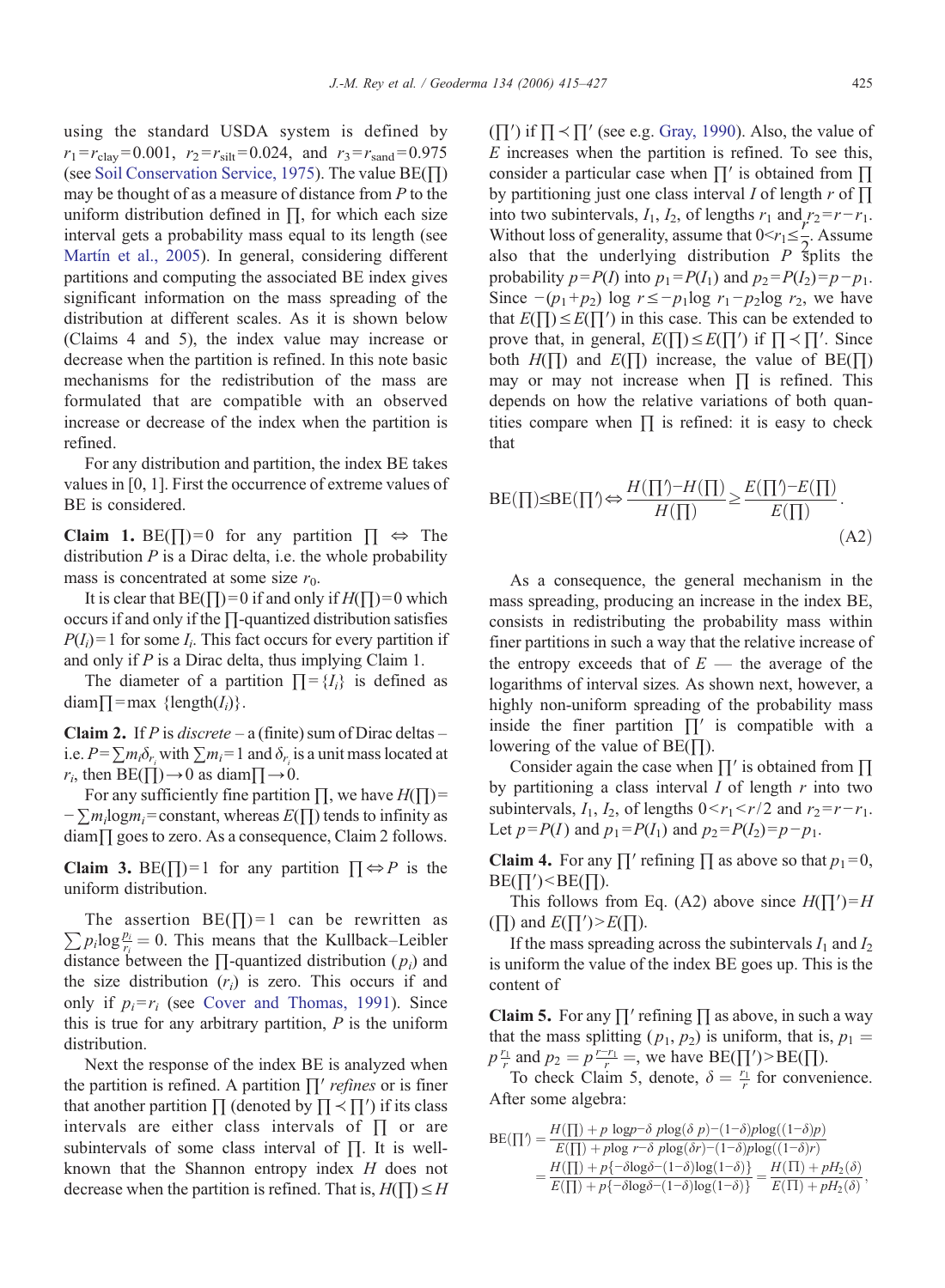where  $H_2(\delta) = -\delta \log \delta - (1-\delta) \log(1-\delta)$  is the Shannon entropy of the distribution ( $\delta$ , 1– $\delta$ ). Since  $H_2(\delta) > 0$ , it is always the case that<sup>7</sup>

$$
BE(\prod') = \frac{H(\prod) + pH_2(\delta)}{E(\prod) + pH_2(\delta)} > \frac{H(\prod)}{E(\prod)} = BE(\prod),
$$

which implies Claim 5.

An arbitrary refinement of a partition ∏ can be obtained in successive steps. At each step, some size interval of length  $r$  is partitioned into two subintervals of lengths  $r_1$  and  $r-r_1$ , according to a choice of the parameter  $\delta = \frac{r_1}{r_1} (0 < \delta < 1/2)$ . Refining  $\prod$  in this way amounts to selecting a sequence of  $\delta$ 's, one for each step in which an original interval is split in two. For a sequence of refining partitions with decreasing diameters, a *partitioning rule* consists of selecting – at each partitioning step – some  $\delta$ ,  $0 < \delta < 1/2$ . The next one is a key result concerning the behavior of the index BE when partitions are refined.

**Claim 6.** If  $P$  is a distribution with a continuous probability density, then  $BE(\Pi) \rightarrow 1$  as diam $\Pi \rightarrow 0$ , provided that the partitioning rule satisfies  $\delta > \delta_0 > 0$ .

Let  $\prod_1 = \{I_i^1 : i = 1, 2, ..., N\}$  be an initial partition of [0, 1] and let  $(p_i^1 = P(I_i^1))$  be the induced  $\prod_1$ -quantized distribution. Consider some sequence of nested partitions  $\{\prod_k\}$ , where,  $\prod_{k+1}$  refines  $\prod_k$  for each k. Since the diameter of  $\prod_k$  goes to zero as k increases, we may take  $\prod_{k+1}$  as a refinement of  $\prod_k$  obtained by dividing each class interval  $I_i^k$  of  $\prod_k$  – using a partitioning rule  $\delta_i^k$  – into two subintervals (that are themselves class intervals of  $\prod_{k+1}$ ). Since P has a continuous probability density, it can be assumed that  $\prod_1$  is fine enough so that the masses  $(p_i^1)$  will be split nearly uniformly inside the class intervals of the new partition  $\prod_2$ . This means that each new class interval gets a probability mass approximately proportional to its length, as stated in Claim 5.

In the first step – in which each class interval of  $\prod_1$  is divided into two using partitioning rules  $\delta_i^1$  –, repeating the procedure used in the proof of Claim 5 gives:

$$
BE(\Pi_2) \approx \frac{H(\prod_1) + p_1^1 H_2(\delta_1^1) + p_2^1 H_2(\delta_2^1) + \dots + p_N^1 H_2(\delta_N^1)}{E(\prod_1) + p_1^1 H_2(\delta_1^1) + p_2^1 H_2(\delta_2^1) + \dots + p_N^1 H_2(\delta_N^1)}.
$$

using the fact that BE depends continuously on the  $p_i$  so that the value of  $BE(\Pi_2)$  is only approximately equal to the expression above. Since the partition rule is bounded from below by  $\delta_0$  and  $H(\delta)$  is continuous and increasing for  $0 < \delta < 1/2$ , it holds that  $H_2(\delta_i^1) > H_2(\delta_0)$  for any i. Therefore (see footnote 3),

$$
BE(\prod_2) > \frac{H(\prod_1) + H_2(\delta_0) \sum p_i^1}{E(\prod_1) + H_2(\delta_0) \sum p_i^1} = \frac{H(\prod_1) + H_2(\delta_0)}{E(\prod_1) + H_2(\delta_0)}
$$

Repeating the argument for partition  $\prod_2$  – using partitioning rules  $\delta_i^2$  and calling  $P(I_i^2) = p_i^2 -$  gives

$$
BE(\Pi_{3}) \approx \frac{H(\prod_{2}) + \sum_{i=1}^{2N} p_{i}^{2}H_{2}(\delta_{i}^{2})}{E(\prod_{2}) + \sum_{i=1}^{2N} p_{i}^{2}H_{2}(\delta_{i}^{2})}
$$
  
= 
$$
\frac{H(\prod_{1}) + \sum_{i=1}^{N} p_{i}^{1}H_{2}(\delta_{i}^{1}) + \sum_{i=1}^{2N} p_{i}^{2}H_{2}(\delta_{i}^{2})}{E(\prod_{1}) + \sum_{i=1}^{N} p_{i}^{1}H_{2}(\delta_{i}^{1}) + \sum_{i=1}^{2N} p_{i}^{2}H_{2}(\delta_{i}^{2})}
$$
  

$$
> \frac{H(\Pi_{1}) + H_{2}(\delta_{0})\Sigma_{i}p_{i}^{1} + H_{2}(\delta_{0})\Sigma_{i}p_{i}^{2}}{E(\prod_{1}) + H_{2}(\delta_{0})\Sigma_{i}p_{i}^{1} + H_{2}(\delta_{0})\Sigma_{i}p_{i}^{2}}
$$
  
= 
$$
\frac{H(\prod_{1}) + 2H_{2}(\delta_{0})}{E(\prod_{1}) + 2H_{2}(\delta_{0})}.
$$

Repeating the argument for partition  $\prod_{k+1}$ ,

$$
BE(\prod_{k+1}) > \frac{H(\prod_1) + kH_2(\delta_0)}{E(\prod_1) + kH_2(\delta_0)}
$$

The terms on the right hand side form an increasing sequence accumulating at unity. This argument justifies Claim 6. It also works when  $P$  has a density which is continuous only in a small interval I. Claim 6 is thus also valid for continuous densities with a high-peak and very small standard deviation. The rate of convergence of BE to  $1$  – when the diameter of the partitions goes to zero – may thus be used to differentiate between different continuous distributions. Moreover, if P has non-trivial, singular and continuous parts, it will also result in a BE index approaching 1 when the partition is fine enough within the support of the continuous part. It follows from Claim 6 that a necessary condition for BE to approach a value  $d < 1$  is that P be purely singular (e.g. fractal).

Since  $BE \approx 1$  for distributions with continuous densities whereas  $BE \approx 0$  for nearly discrete distributions, it may be thought that observing that BE approach intermediate values corresponds to more complex singular distributions. It may well happen that a certain sequence  $BE(\prod_k)$  stabilizes around some value fixed value  $d$ . This is actually the case for fractal (selfimilar) distributions. This claim can be illustrated with a standard Cantor distribution P, defined in the following way. Consider a partition  $\prod_1$  of [0, 1], select its first and last subintervals, call them  $I_1=[0, r_1], I_2=[1-r_2, 1],$  and spread the probability mass by  $P(I_1)=p_1$ , and  $P(I_2)=p_2$ ,  $p_1+p_2=1$ . Repeat the same procedure inside  $I_1$ , and  $I_2$ , i.e., define  $P(I_{1, 1})=p_1p_1$ ,  $P(I_{1, 2})=p_1p_2$ ,  $P(I_{2, 1})=p_2p_1$ ,  $P$  $(I_{2, 2})=p_2p_2$ , where, for  $j=1, 2, I_{i,j}$  is a subinterval of  $I_i$ 

The fact that  $\frac{a+x}{b+y} \underset{y=0}{\leftrightarrow} x \rightarrow y$  for non-negative  $a,b,x,y$ ,  $a < b$ ,  $b \neq 0$ , often used. Take u=0 here is often used. Take  $y=0$  here.